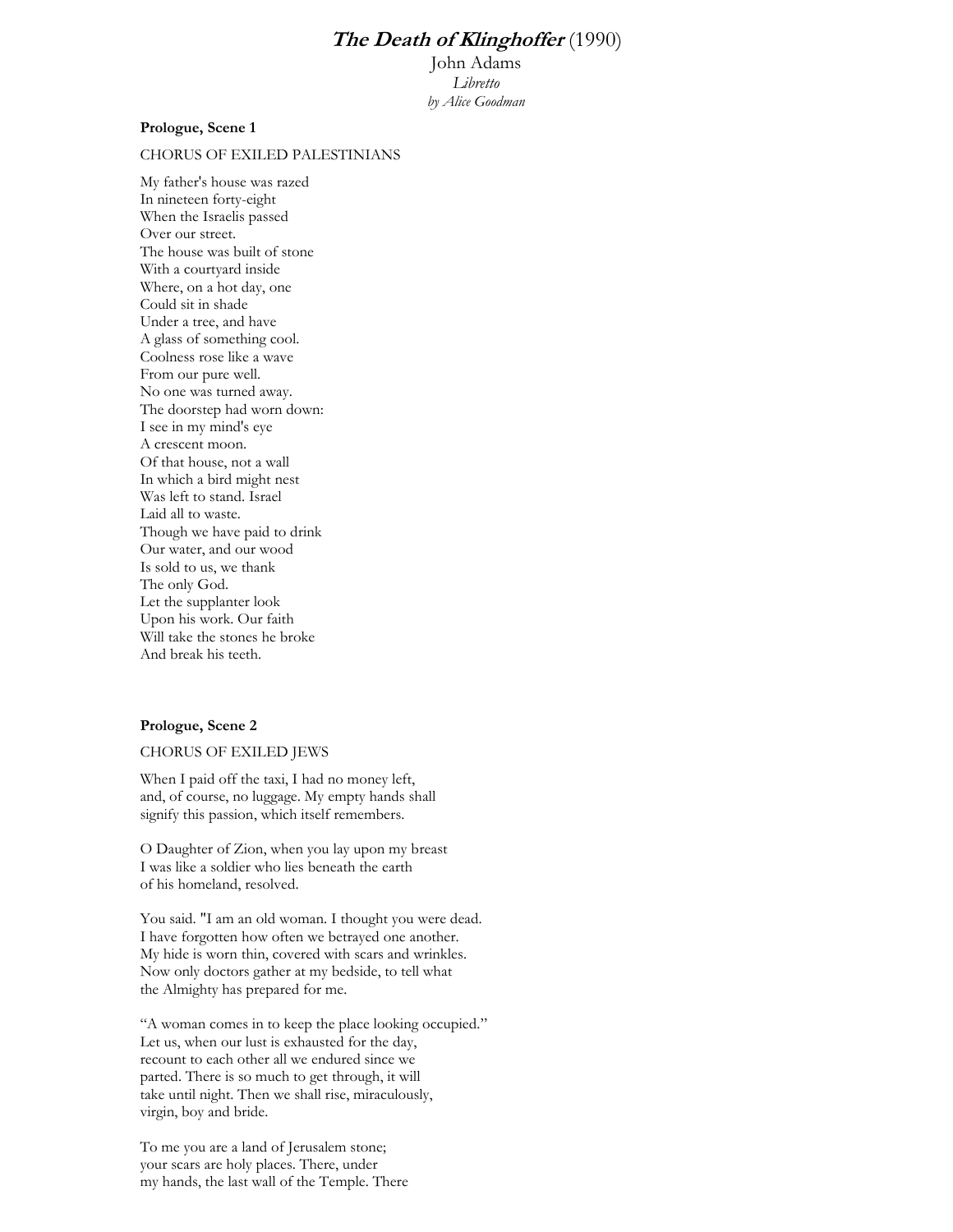the Dome of the Rock. And there the apartments, the forest planted in memory, the movie houses picketed by Hasidim, the military barracks, the orchard where a goat climbs among branches.

Your neighbor, the one who let me in, she was brought up on stories of our love.

# **Act I SCENE 1**

## CAPTAIN

It was just after 1:15; I was awake, but lying down As I had spent a sleepless night Before we docked that morning. Thought, The sailor's consolation, is Surely the night's analysis Of the impressions of the day. If, as some think, a life at sea Differs in real terms from one spent On shore, it's in the element Of comprehensive solitude Which sharpens all one's senses. Good And evil are not abstract there; One tastes their advent; it is pure, Metallic, unripe, and it twists The gut. The men who climbed the masts Knew this taste well. How can you doubt That, in our age of polyglot Crews and flags of convenience, when The officer in the machine— Room tunes and tunes his short-wave set With no luck, the unheeded shout Of the sea fills his empty ears. In the interminable hours Of navigation, thoughts take shape And the same skill that steers the ship Makes intellect an animal. As I believe now, one detail Awakened my anxiety. The man gave me a komboloi. He was the last in line to shake My hand; a man in very thick Glasses, which magnified his eyes. He took my hand in both of his And mumbled something. All I heard Was 'Allah, Allah', and a word That might have been a name: 'Floros'. When I withdrew my hand, there was The komboloi, a little chain Of jeweller's metal, and the man Had moved off quickly towards the stern Before I noticed. It is borne In upon me that I forgot This episode until I put The contents of my pockets on My bedside table. There are nine Hundred passengers to greet, And, naturally, they are not Identical. A captain sees All kinds of eccentricities. There's no need to elaborate. Besides, the captivating sight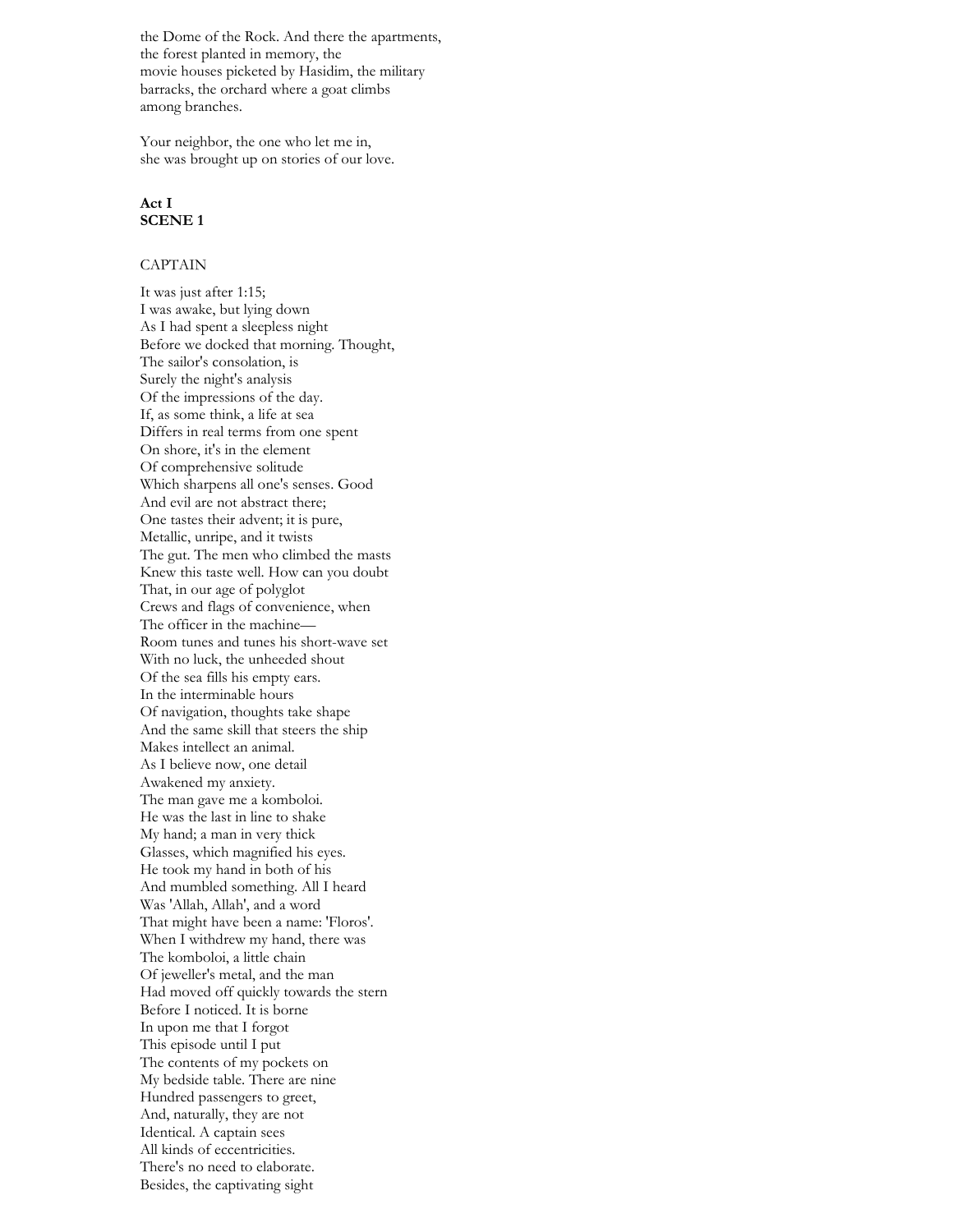Of those, the old especially. Who are so keen now to enjoy Themselves, to unbend and confide In foreigners, the special food, Drink, candles, music, atmosphere, All warm the heart. It moves me more As I get older. And of course One joins in. That's what makes the cruise For many people. And yet dread Gnawed at my heart when I retired And saw that chain again. I took Two Halcyons, which did not work. I slept from three till five, then rose And dressed and went on deck. A breeze Agitated the swimming pool Where early birds were out. Meanwhile The pilot came on board to see Us into Alexandria Where an excursion went ashore To view the Pyramids.

#### SWISS GRANDMOTHER

#### *Passengers moved from Cafeteria to Tapestry Room*

My grandson Didi, who was two, —And what a brave and lovely boy He was, and still is—had agreed Not to see the Great Pyramid. The others disembarked. 'I'll stay With Grandmother', he said. So we Strolled for a while around the deck And watched the sailors at their work; Then to our cabin for a brief Rest, and the steward's autograph. We washed our hands, made ourselves neat, And with the kind of appetite Associated with sea air, Went looking for some lunch. No more of that.

#### CAPTAIN

We were due to cast off at half past nine. At noon I went below. At one Fifteen Giordano Bruno came Into the cabin. He looked grim. 'Captain, he whispered,'

### FIRST OFFICER

Captain, you asleep? We've terrorists on board the ship.

### CAPTAIN

I ordered him on deck, then went With others to the restaurant.

### FIRST OFFICER

The engines cut out. Then, surprise The bell began to ring. I was Bringing our guns and shells up from Their special closet by the gym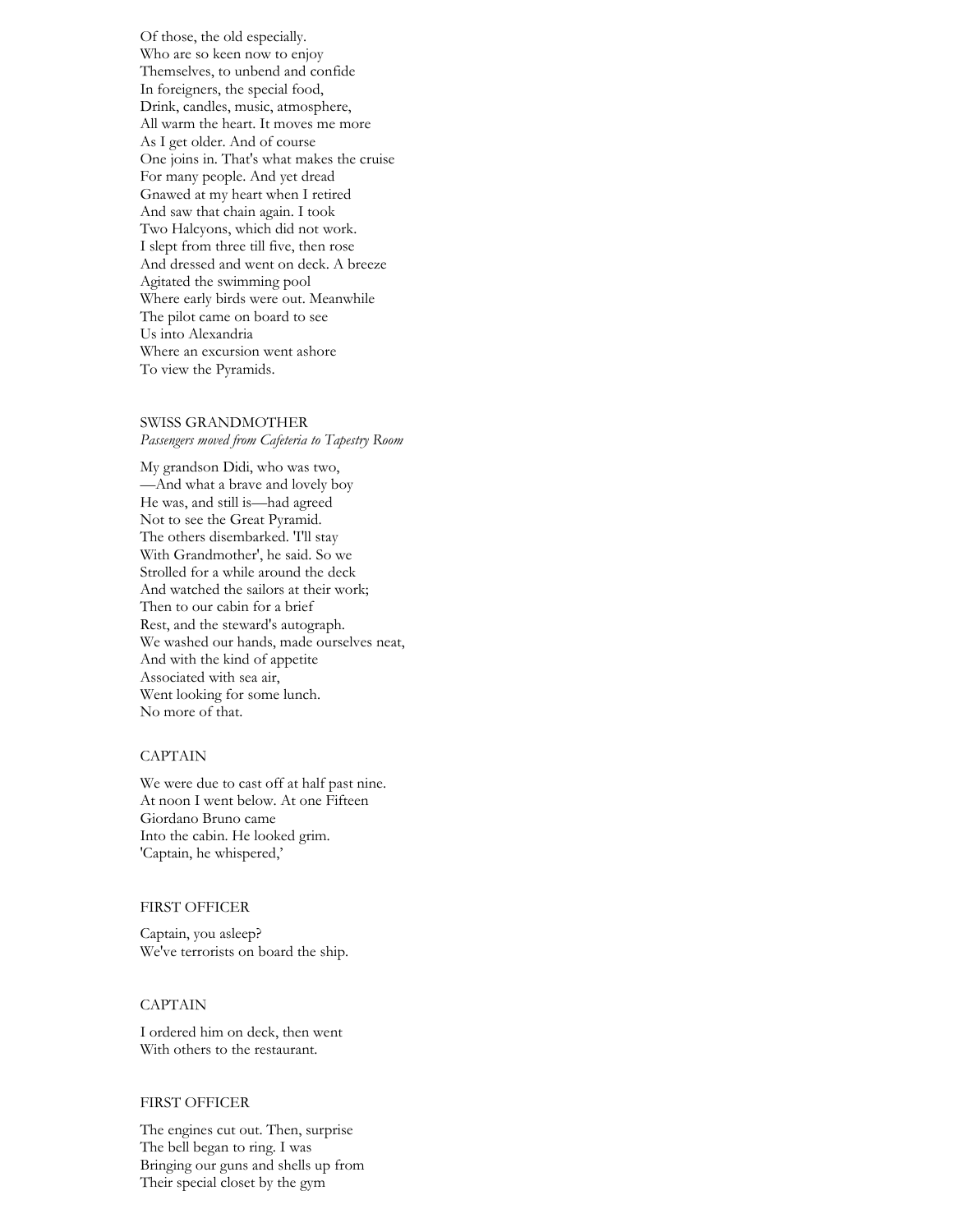And longing for my thirty-eight When the thing tripped. Hell's bells all right. It just went on and on and on. At last they let us send a man In with a toolbox. Then we filed Down to the restaurant. No bold Manœuvres, not from us. My God, Not with five hundred souls on board. That tied the Captain's hands.

### CAPTAIN

A strange sight. Terrifying. Shoes, Handbags, some broken glass. Two boys With guns.

#### FIRST OFFICER

If he was cautious everyone knew why.

#### CAPTAIN

The people on the floor. The intercom. Machine-gun fire. 'The Captain needed urgently On deck.' Then 'We are here to die', Bruno, his hands upon his knees And a gun pressed against his face.

#### FIRST OFFICER

….but there he lay. They said, 'We fired into the floor.' It must have ricochetted. The poor Bastard got moved to the sick bay Under my supervision. I missed hearing what the Captain said To the assembled multitude, But, knowing him, can pretty well Imagine it. Calmness at all Costs. "Everything will be just fine If everybody will remain Calm. This is an imperative. Parents, silence your children. Move— Please take your passports—through that door. You two! Help with that wheelchair. Soon, very soon, all this will be Over, a dream recalled by day In the security of home. I am still Captain here. Be calm."

#### MOLQI

Give these orders. Nobody stirs A limb: passengers, Servants and sailors, All remain calm. Tell them there is a bomb In the engine room.

### FIRST OFFICER

And don't forget that at that time We thought that there were more of them; Twenty, perhaps. They'd shot one man In the leg, severing a vein. If it had been an artery He'd have been dead,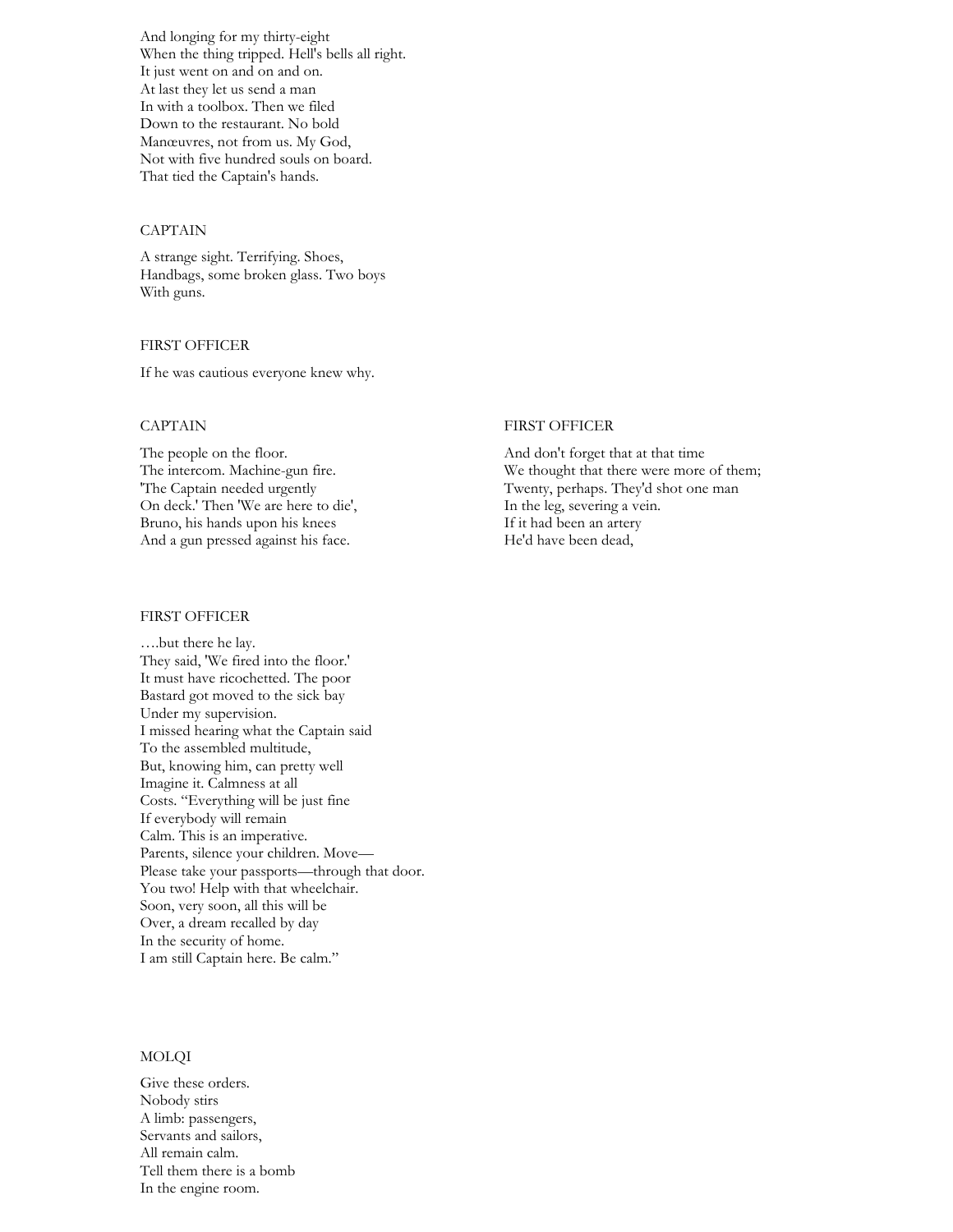If we are betrayed The ship will explode And you will be dead. Make this understood And nothing will happen. This is a demonstration Action for liberation: Our fifty com pan ions Held in Israeli prisons. You have the walkie-talkies? Americans, Israelis, And British: those Until we reach Tartus Must sit apart.

### SWISS GRANDMOTHER

The next thing I recall Is people screaming. Horrible, horrible.

#### MOLQI

No one will be hurt. Check each passport; A little discomfort For a short time. Here is some American money. It will cover any Damage to your Sporting rifles. We are Soldiers fighting a war. We are not criminals And we are not vandals But men of ideals. These people must have food. Where are the blankets stored? Everyone on board Should be here. We have killed No one. Find women To send to the kitchen. Prepare a meal. And we want petrol Or kerosene. Five cans. Send men. The Captain comes with me To speak to Syria.

#### SWISS GRANDMOTHER

To see one's fellow men become Like beasts, diminished by each scream, That, for me, is what shocks. How thin The coat is: unlined velveteen, And underneath, the monkey's back. So I said to my grandson, 'Luck Is on our side. Your parents will Be jealous. We shall think them dull Not to have shared this escapade.' 'Remember everything', I said. Now I think, how could we forget? How could we even contemplate The effort of remembering? Everything comes back, everything. We are quite helpless, as we were Shuffling along that corridor Out of the dining room; half bored Half terrified. I am afraid I thought 'At least we are not Jews'.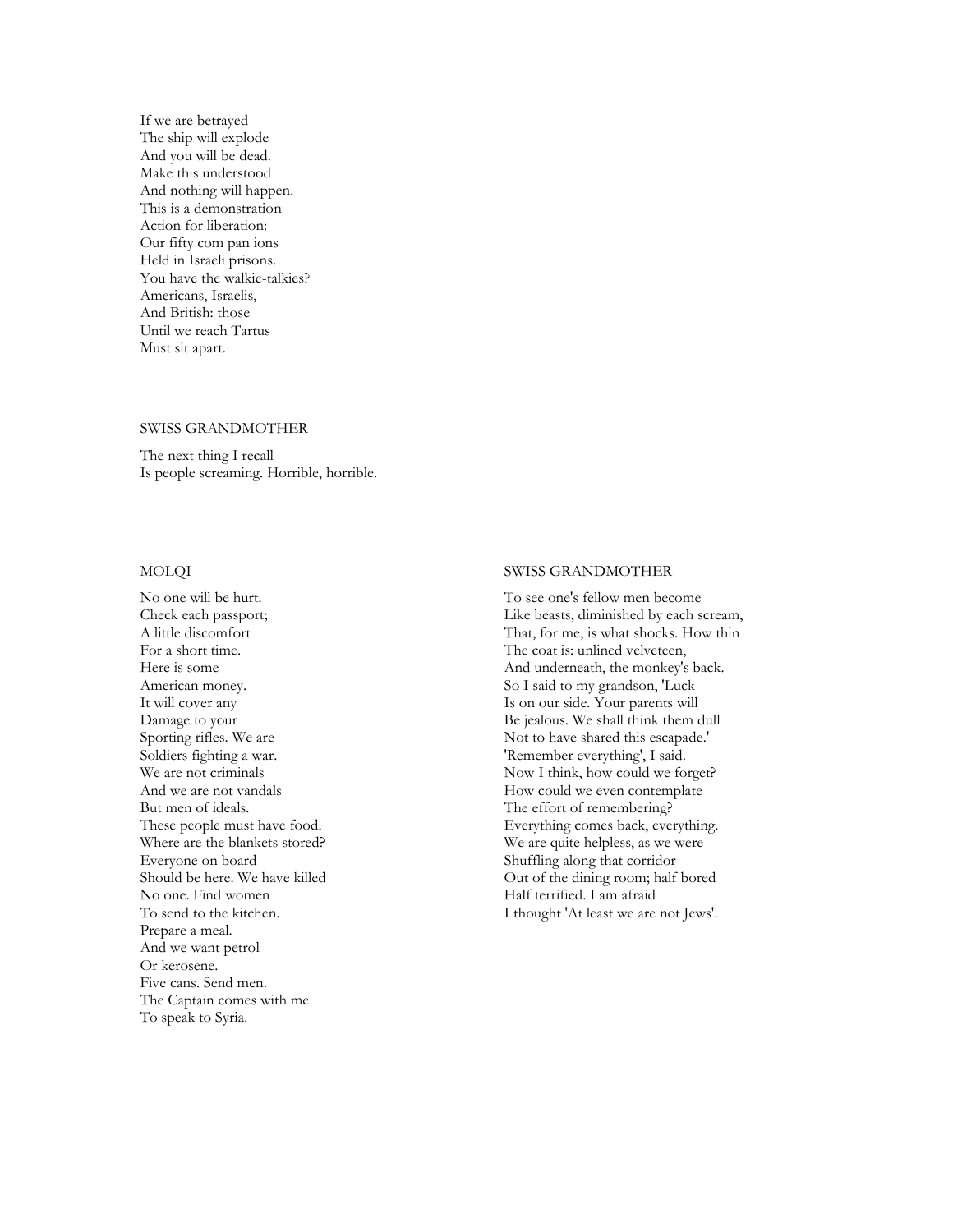## MAMOUD

We are sorry For you. We don't worry As we want to die. It is you, it is they Who desire to live. We believe What you say is true. We have studied you.

# CAPTAIN

Bring sandwiches and coffee. I Will drink the first cup. You shall say Which cup, if you like. I will let You choose the sandwiches I eat.

## **OCEAN CHORUS**

Is not the ocean itself their past? Landscape of night for Him Who is called All-Seeing, untouched by storms, deep-silted with the motes of carrion which stand for light. God rests in nothing. The perfect shapes, delicately blazing monstrous creatures, cross obliquely eating lice and moss. Here is a semblance of the first man; sinewy, translucent, thick with life, superficially violent, inwardly calm. His pulse beats in his ears. He is secretive; entrenched in his side, the sacred parasites. This is the night of his wedding. His extremities reek of his wife, flesh of his flesh, a rib of sand, who is listening, not to his voice but to the voice of spirits, and waiting for the fruit of the knowledge of good and evil to climb down from the trees.

#### **SCENE 2**

MAMOUD *The ship is on course for Syria*

Now it is night And we should get Little stations, Local ones; Lebanon's, Palestine's: All the region's Unlicensed programs Broadcast from rooms In people's homes, The backs of stores. And, when the sky clears, Rooftops. It's late When they transmit;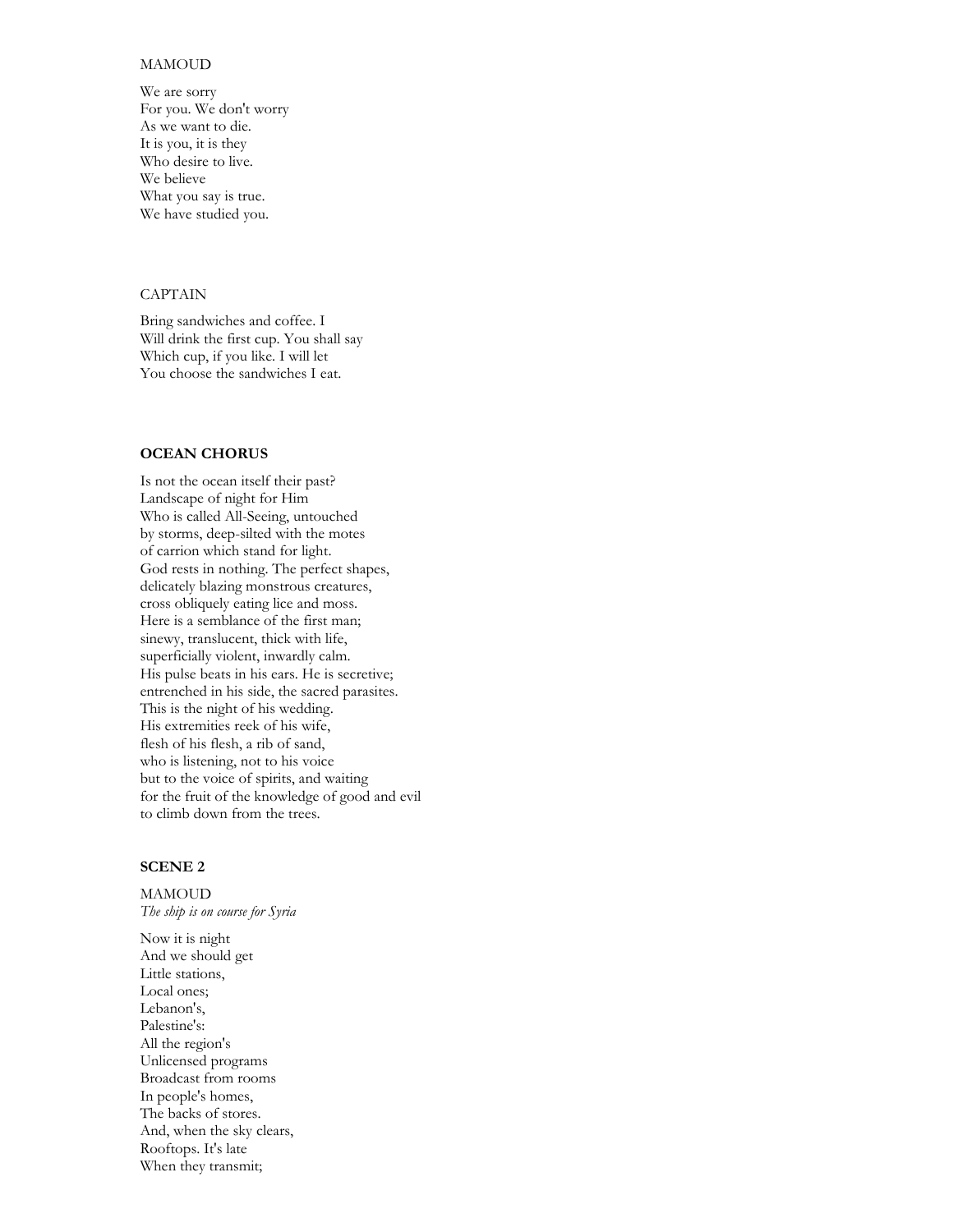Sound carries better When it's later. Over the water It's best of all. I don't like news, But I love these Songs whose stories Are all the same. Lovers. A time Of parting. For him Death in a war, The song is her Lament. Or he Must go away, He'll send money So they can marry. Or the woman dies Of a disease That leaves her face Untouched. She has Brothers, maybe A father. Cruelly She is torn from Her lover. The stem Is broken, the head Of the rose has dried And scattered. It's good That these songs are sad. I used to play With guns. My first toy Was one like this. A real one. I was Five, and just able To drag it and crawl Over to a wall, Prop it, fire, smell The hot metal And the exploded round, Enjoy the sound, Until my hand Refused to bend. It seemed a long Time. I'm young. It was not I Driven away But my mother Who could not remember What happened to her. She only said 'There was a raid. My uncle carried Me in his coat. He never thought We would be More than a day.' She said God would Restore threefold All we had called Ours. She was killed With the old men And children in Camps at Sabra And Chatila Where Almighty God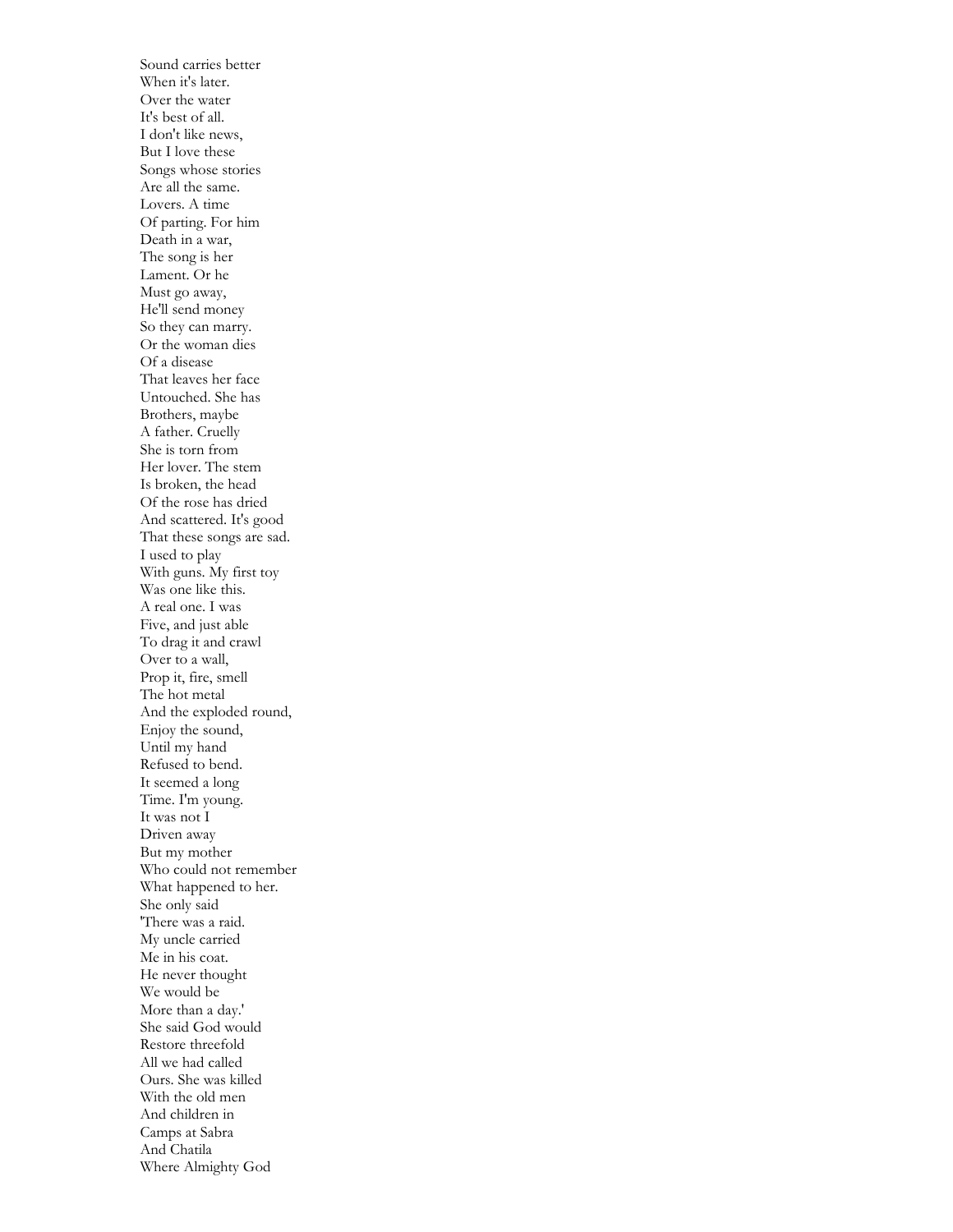In His mercy showed My decapitated Brother to me And in His mercy Allowed me to close My brother's eyes And wipe his face.

# CAPTAIN

I think if you could talk like this Sitting among your enemies Peace would come. Now from day to day Evil grows exponentially Laying a weight upon the tongue. Violence speaks a single long Sentence inflicted and endured In Hell, by those who have despaired.

### MAMOUD

The day that I And my enemy Sit peacefully Each putting his case And working towards peace That day our hope dies And I shall die too. My speech is slow And rough. Esau Cannot argue.

#### CAPTAIN

I have often reflected that This is no ship, and I am not A captain, as I formerly Was, nor are my men sailors. They Are plumbers, waiters, engineers, Cooks, chambermaids, barmen, masseurs Barbers, laundresses, and so forth. Passengers get their money's worth; On a good day they close their eyes And through their eyelashes palm trees Nod blackly over a white beach. The sea is calm. The sea is rich In paradoxes. This hotel, *Achille Lauro*, should be full Of a sense that all worldly care Recedes as we lose sight of shore. To my regret, it never is. 'Why?' I have asked myself. Tonight I understand. Who could forget Janus, the man in cotton gloves God of hoteliers, who lives Between the lobby and the street Where joy is unconfined? Without Him and his shrine, our luxury, Our trained staff, our cuisine; all I Attend to and take pleasure in, Mock us.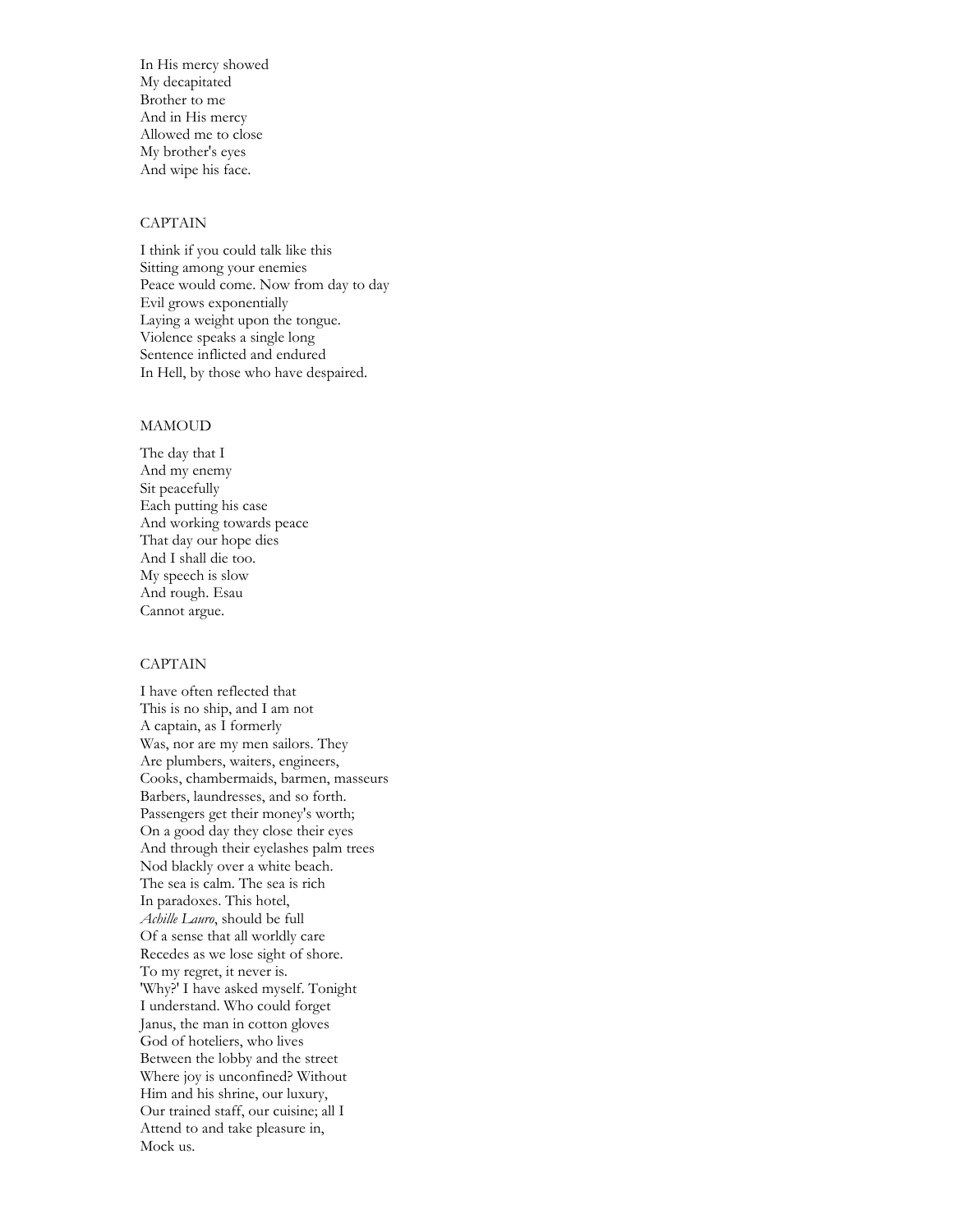### AUSTRIAN WOMAN

I kept my distance. That seemed best. There was a burst of shooting just As I was stepping in the tub. I froze. My heart began to throb Violently. I had to lie Down on the bathmat for a few Minutes until I felt composed. The bathwater I left, but dressed Except for shoes. I knew the door Was locked, but I dared not go near Enough to check, in case I made A noise that could be heard outside. On the table next to my bed Was a fruitbasket, and I had Some chocolate I bought in Greece. I had to ration my supplies; There was no way to tell how long They'd have to last. One lucky thing: I had tapwater. I would eat A little square of chocolate Every few hours. I was more Careful to save the fruit. A pear, An apple, and some grapes; that's all I ate. To take a sleeping-pill Seemed dangerous. I couldn't sleep; I thought they would blow up the ship, And I'd begin to feel it list. I prayed and sweated through the worst. Even if one were going to die One would avoid the company Of idiots. During the war I felt the same. I have no fear Of death. I'd rather die alone, If I must, though I'd hate to drown.

#### **MAMOUD**

Those birds flying Above us, these landing On the ship's railing, Not migrating, —Doesn't the earth belong To them?—revisiting Their lands, carrying Traces of mist From their latest Approach to the crest Of the firmament, Their shadows burnt On a cloudfront In circles of brightness, In witness Leaving a trace Of dust on the cloud, Messengers of God, Angels freed To marry and die, Children of day, Night's predators, Favorite creatures, Chosen and endowed,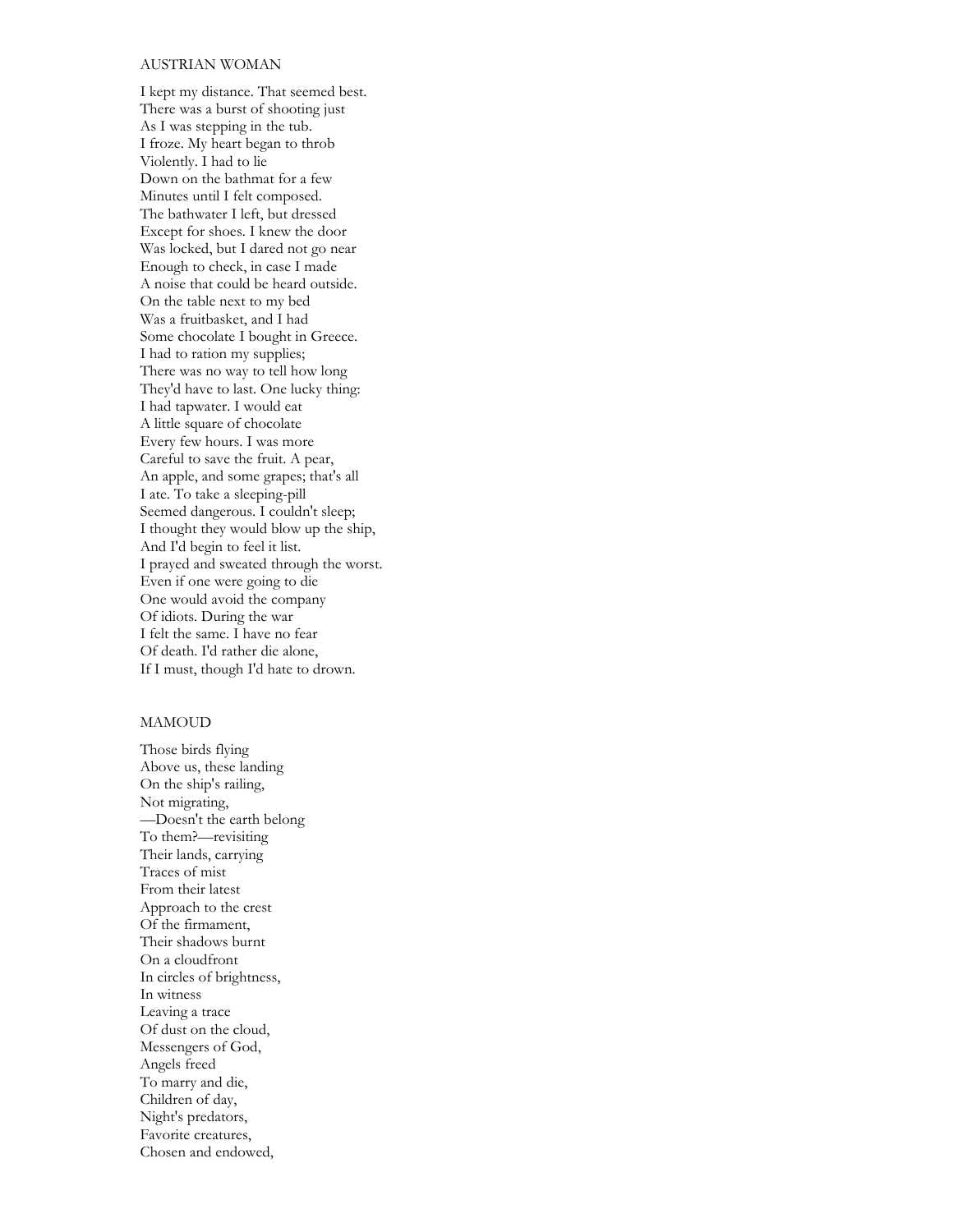Whose gratitude Shames the holiest Of men; the least Among their kind Being unbound And free from sin, The eagle, the falcon, The crow, and the raven, The sparrow, the wren, The dove, the pigeon, The stork, and the heron, Alike being clean In the sight of Heaven, These and many more Travel through each layer Of the atmosphere With no desire Or need of war. Ritual song defends Their nesting-grounds. In each country Through which they fly They are at ease And recognize Particular trees, The shapes of hills, City walls, And other details, The oblong hole Where a brick fell Lined with grass and wool. The sun will rise soon. I would like to see the dawn From my window. As things stand now This will not be An easy day.

### **NIGHT CHORUS**

Is not the night restless for them? Smoke detectors and burglar alarms go off without reason, the taped voice unwinds in the widow's backyard. No one bothers to look up from his work. Elijah will return, the Jews believe, the Antichrist condemn, the Messiah judge; the dead, the wicked and the good Will be distinguished, the world consume and be renewed. Even the man who lies awake in dread will be distinguished. The lights of the world burn around the clock. He guesses how much is lost. Dwellers in Paradise look at each other as one looks at the planets in the sky, and a man may say something in ignorance, please God, and be saved, or, equally, be damned. Even he rejoices; and is in his element. I am afraid for myself, for myself, for myself.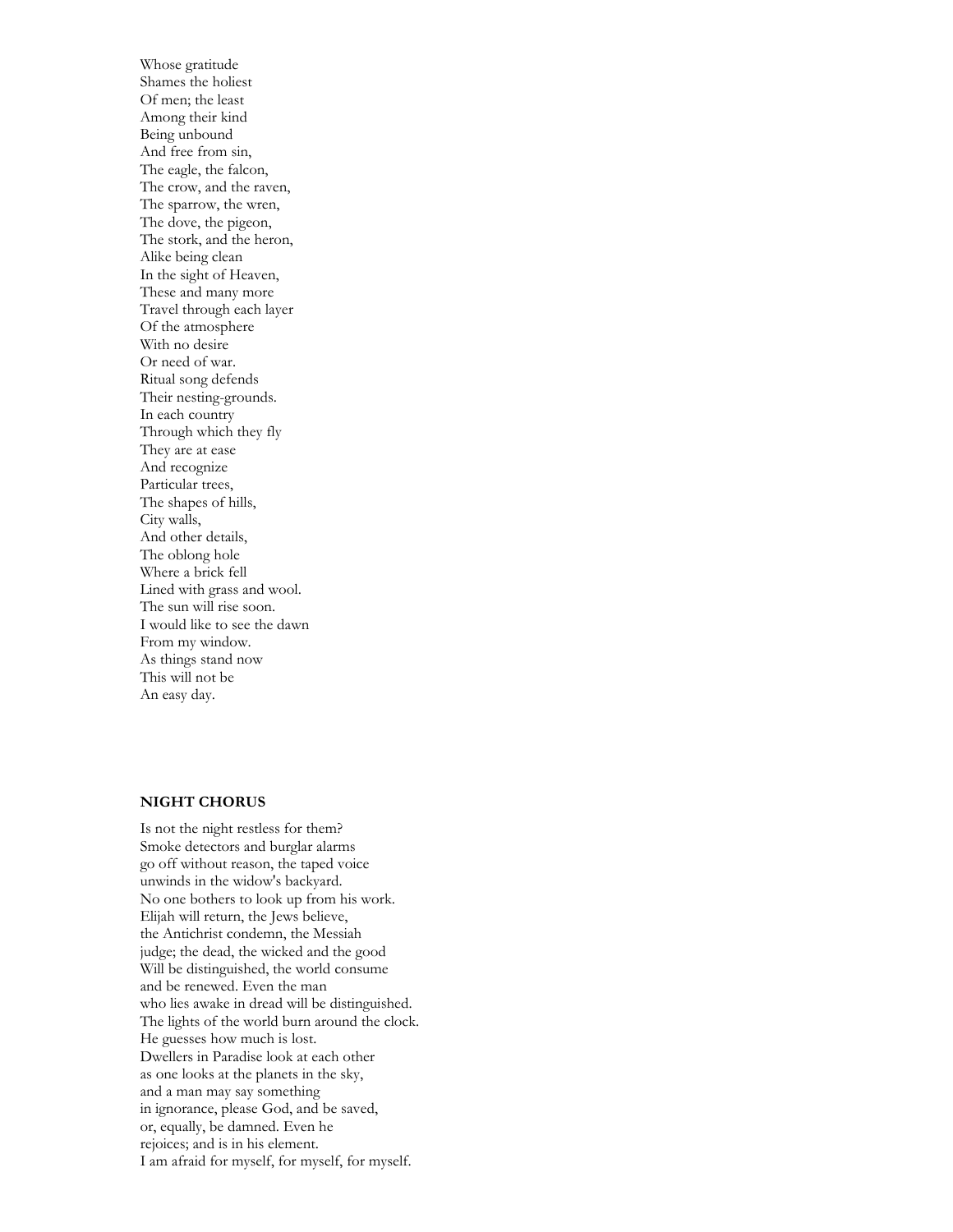# **ACT II PROLOGUE TO ACT II**

### **CHORUS: HAGAR AND THE ANGEL**

When Hagar was led into the wilderness with some bread and a bottle of water and her son the Lord consoled Abraham, saying, 'Of this child too I will make a nation.'

It may be for this reason that our father turned and set his face toward his tents.

It was early in the day. Every few miles she stopped to rinse her mouth and give the child the breast. She was like one who walks across a room in a shuttered house naked and unwatched. She was newly manumitted. For a long time after, the bottle was empty. Hagar had milk for her son, and he nodded on her shoulder.

For a long time after, the bottle was empty, Hagar had milk for her son, and he nodded on her shoulder. For a long time after, after the boy looked at her and began crying, she carried him. When he was so weak that she had to bend her head to hear him, she said, 'My son will die as a free man on his own land, and put him down and turned her back. Then the angel struck open the abandoned well.

## **SCENE 1A**

*It is 11:30 a.m. The ship awaits permission to enter the Syrian port of Tartus. The air corridor is deserted, as is the sea-road. Americans, Britons and Jews have been moved on deck to the Winter Garden, which is the only place a helicopter might hope to land. Leon Klinghoffer's wheelchair cannot be lifted onto the platform, so he sits below the others. There is no shade.*

### MOLQI

Come here. Look. Since we spoke To shore, traffic Along this road Has moved outside Our horizon. And have you seen A single plane? For the last hour The corridor Has been empty. Half an hour ago The mist burnt away And the whole sky Is vacancy. God have mercy On those who guard For the sake of God, Who carry His secrets In their hearts Unopened, till they Like AI-Asadi, Have travelled two days Towards the Jews.

*Americans, Britons and Jews have been moved on deck to the Winter Garden. The ship awaits permission to enter port.*

None of you knows What the letter contained, If the letter is opened, When the determined Action takes place, Or what that action is. Not even I Know fully What we are to do. And so we have power. I think more and more Of those above us,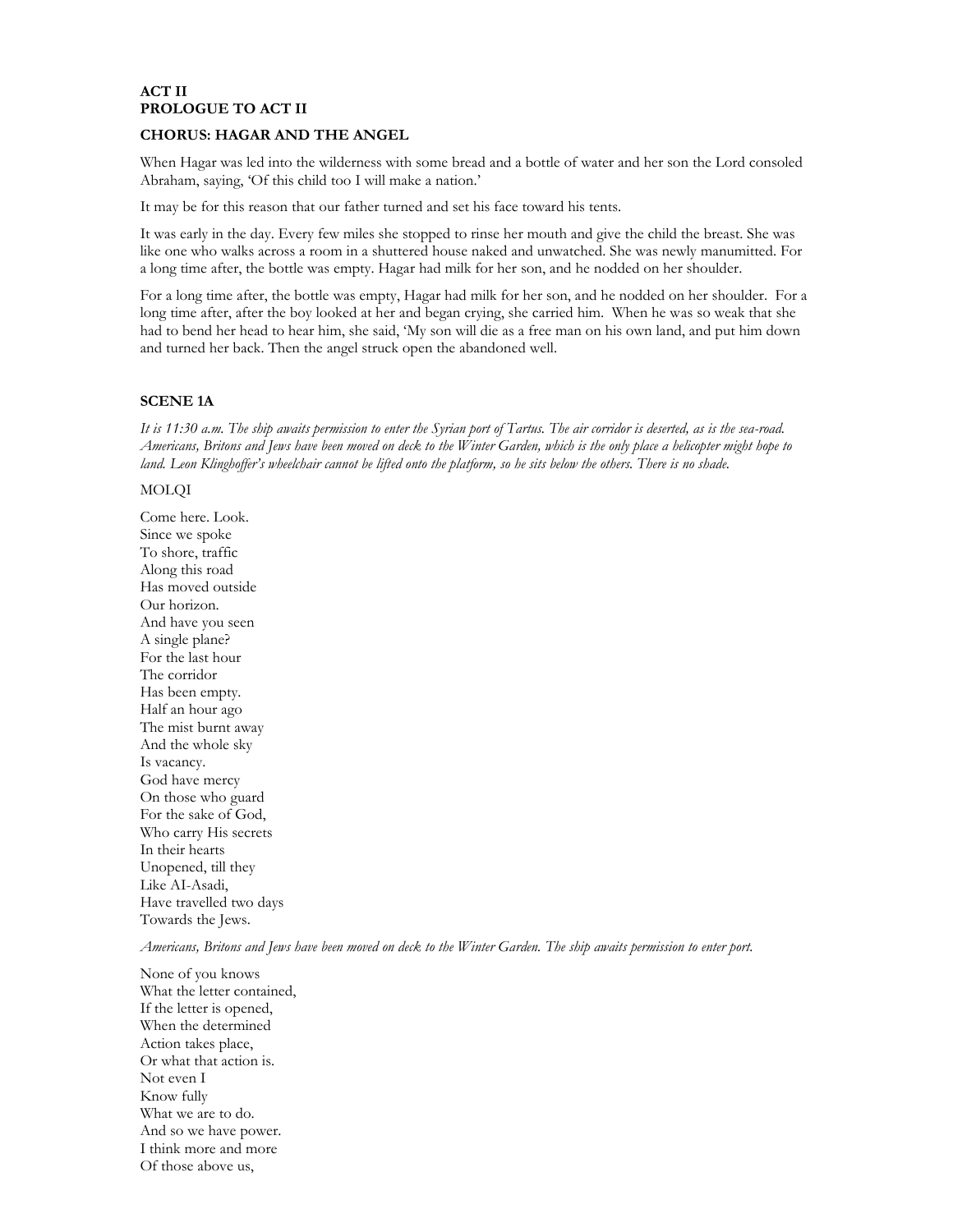Not only in Tartus, But in Cyprus, And Tunis, And those elsewhere Who gave the order: 'When this is read Let it be destroyed.' How much, O God, is each man told? We have killed No one, but soon People will die. Then Syria Will show her hand. Every sound That you can hear Is a passenger Afraid for his life. The sea is stiff With men who died Unafraid.

#### CAPTAIN

There's nothing. No reply. Tartus Is not replying. I propose We move out towards the open sea Say a kilometer or so Outside the territorial Waters.

# MAMOUD

Now we will kill you all.

### LEON KLINGHOFFER

I've never been A violent man; Ask anyone. I'm a person Who'd just as soon Avoid trouble, but Somebody's got To tell you the truth. I came here with My wife. We both Have tried to live Good lives. We give Gladly, receive Gratefully, love And take pleasure In small things, suffer, And comfort each other. We're human. We are The kind of people You like to kill. Was it your pal Who shot that little girl At the airport in Rome? You would have done the same. There's so much anger in you. And hate. I know how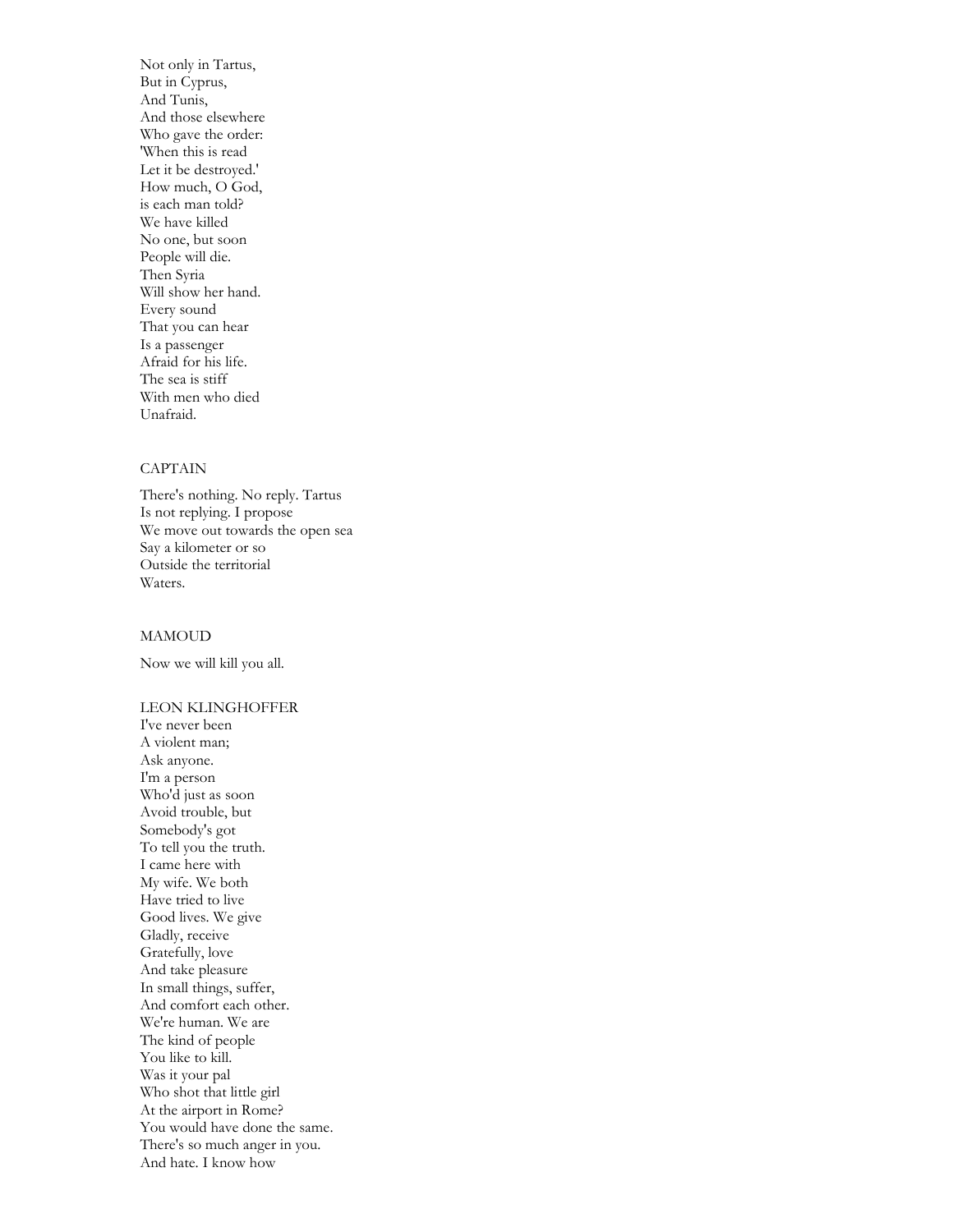Children in the Promised Land Learn to sleep underground Because of your shelling. Old men at the Wailing Wall get a knife In the back. You laugh. You pour gasoline Over women Passengers on The bus to Tel Aviv And burn them alive. You don't give a shit, Excuse me, about Your grandfather's hut, His sheep and his goat, And the land he wore out. You just want to see People die.

#### "RAMBO"

You are always complaining Of your suffering But wherever poor men Are gathered they can Find Jews getting fat. You know how to cheat The simple, exploit the virgin, pollute Where you have exploited, Defame those you cheated, And break your own law With idolatry. America Is one big Jew. What did you say? You are old and ugly. Not for one day Will your children miss you. I hear a belly growl; The voice of your soul. Go on then, kneel, Beg me, beg me to permit You something to eat And a chance for a piss. I see you cross Your swollen legs. Nobody begs? That was your last chance. Just this once You can befoul yourselves. You are all wolves, Wolves without teeth. You should think of death, But you meditate On dirty meat, And your own unclean flesh. Are you English? Your Balfour Declaration Led to the partition And the dissolution Of the Palestinian nation.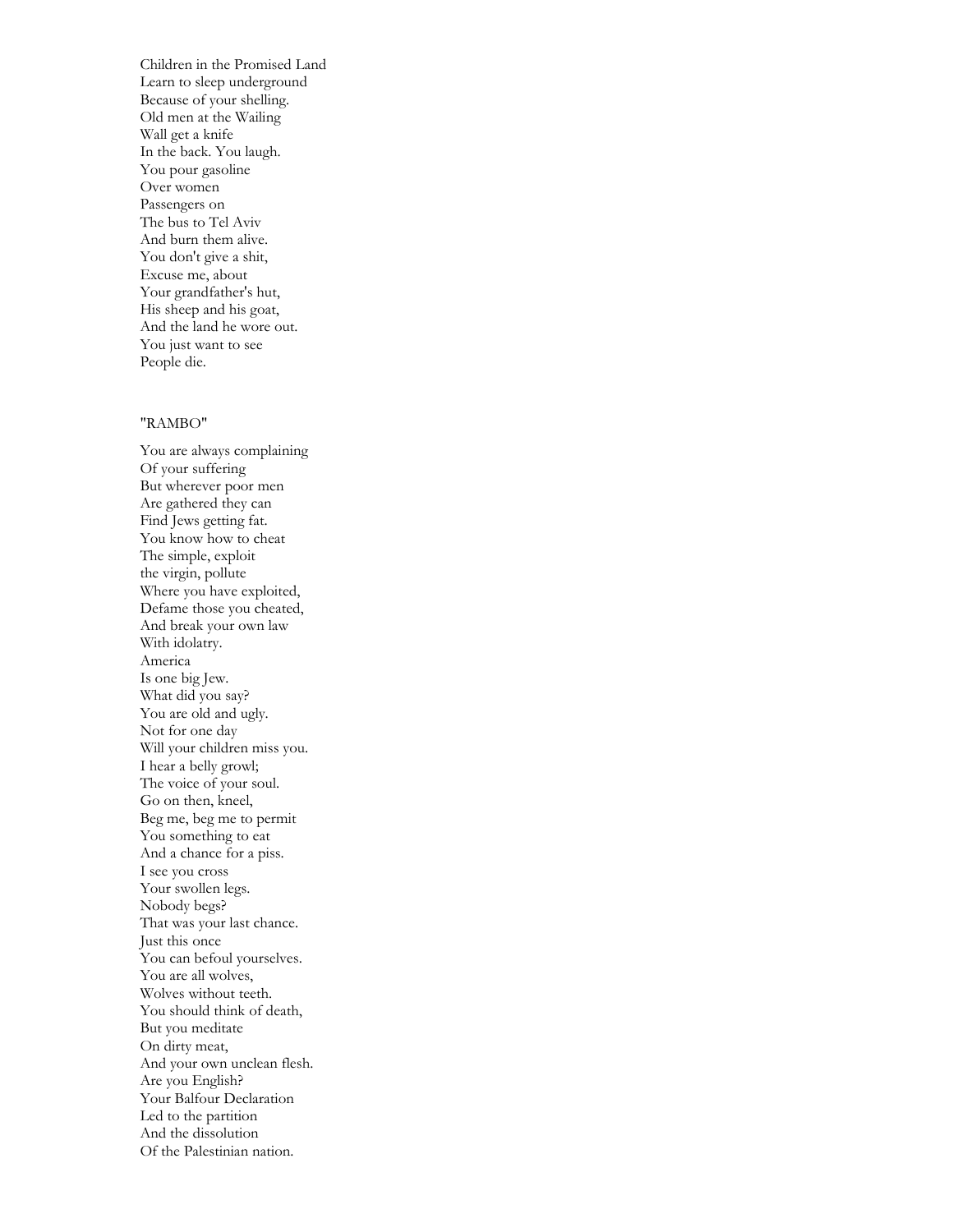Where English is spoken You will find perversion And all kinds of filth Not practised by stealth Late at night, But on the street During the day. You wink at sodomy. You laugh at blasphemy. You give no charity To the oppressed. What did your watch cost? Is it solid gold? How many mouths could be filled If this were sold. Your wrists are thick But I can make Bigger ones crack. There. You may have it back.

### LEON KLINGHOFFER

You're crazy. This was to be Our happy time Together. Damn. Oh dammit. M., Let's see you smile. Look at that gull. Think he'll land in the pool? That's better. We'll Bring home a tan Anyway. When I want to lie down And get out of the sun, I'll get a man To wheel me below. One thing less for you To worry about. I should have worn a hat.

#### **SCENE 1B**

## BRITISH DANCING GIRL

I must have been hysterical, But, you know, when they'd got us all Sitting on red-hot folding chairs, There was still one of the old dears Below us on the deck. I could See every freckle on his head. It was like school; I bit my lip And tried ever so hard to keep From looking at him. Then, guess what? I saw a lighted cigarette Approaching at foot-level. Bliss. Omar, who was extremely nice, Kept us in ciggies the whole time. We'd all had lunch before we came On deck. Or breakfast. Sandwiches, Anyway. First a great big piece Of meat, and then a little bread,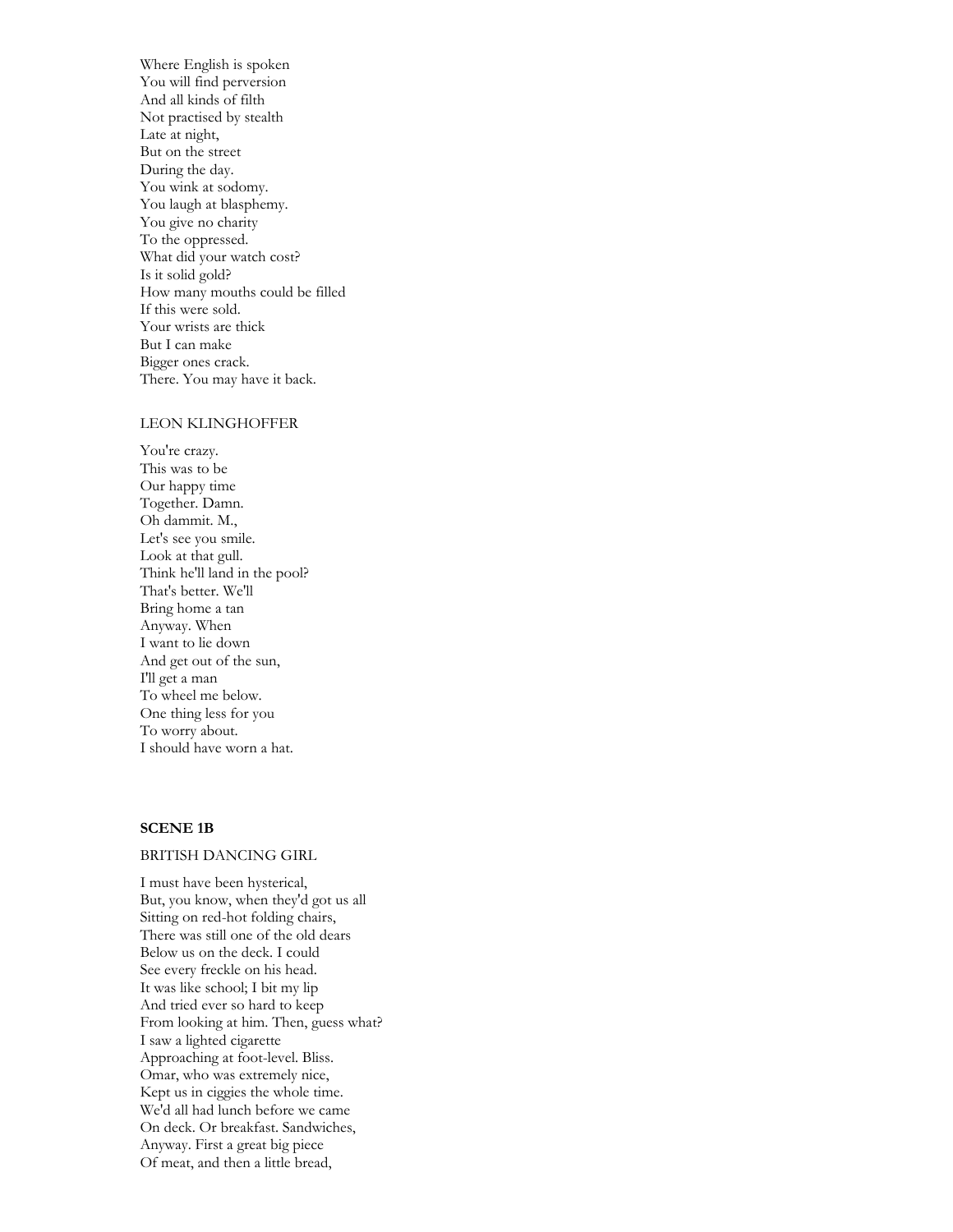Buttered, but not on the right side. They all were more or less like that. In some there wasn't any meat Or cheese, or anything. It was Just absolutely ludicrous. And then later when Omar left And Rambo came, nobody laughed. He slapped a few people around A bit, and shouted that he'd send Us all to hell, and told us why In rotten English. Actually, Men like that aren't ever up To much. You watch out for the type Who looks as if he wouldn't fight if he were paid. Now, I'd have bet Omar would do for at least one Passenger. An American. How do I put it? They were sure They had their rights, but this was war; Something they failed to comprehend. I did though, and I shut up, and Looked at the rivets by my feet. You know the story of the Great Eastern, the ship built by Brunel? A man was trapped inside the hull Riveting. That's a joke. I thought Of that, and knew I'd be all right.

## OMAR

It is as if Our earthly life Were spent miserably In great poverty Outside a city By whose lights we see The Lord is God When our power is dead. You might read a newspaper At midnight. A sleeper Might well open his eyes And notice The wretchedness Of his entire house: The broken plaster On the rotten floor; Stripes of straw and lath, Mice crawling beneath. Hold your breath And sleep again, Sleep if you can. Let the tent of your exile Blow away in the gale, Lie down, against the wall Of the beautiful City you besiege. Your pilgrimage: Let 'Courage!' Be the word in your mouth. O Holy Death, A grass blade is not fine Enough to pass between One dovetailed stone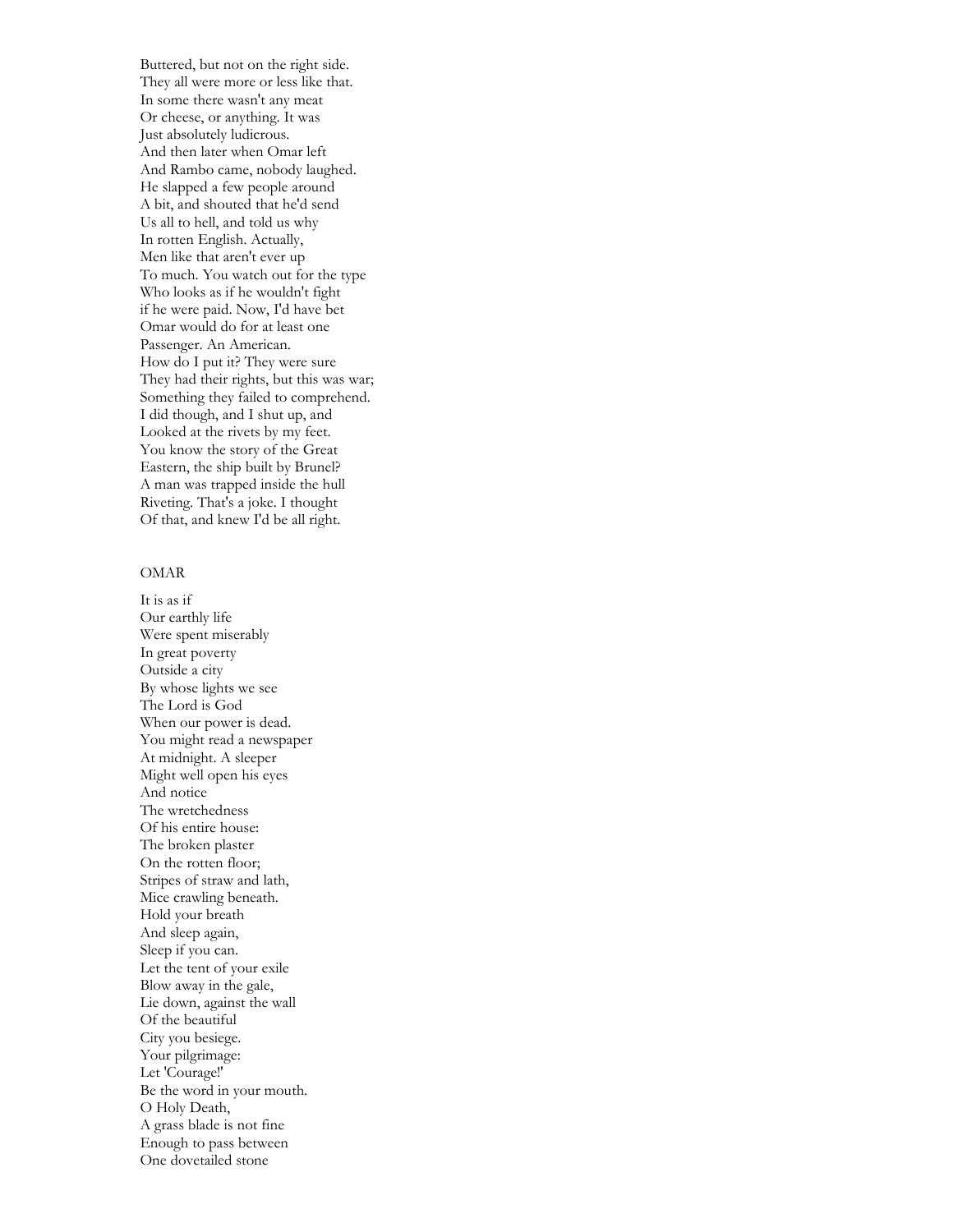And its mate. Listen! This perfection Was made to be broken; This work must be undone And not by old men Who have forgotten Both annihilation And the joys of heaven. Let them wait While we fight, We who remember And have come far, None of us more Than twenty years old, And have sailed On a pleasure cruise In disguise, Our purpose Hidden in pleasure, Each soldier A martyr Preparing his heart In secret, Resigning his post And the world's interest. May we be worth the pains of death And not grow old In the world Like these Jews. My soul is All violence. My heart will break If I do not walk In Paradise Within two days And abandon my soul And end the exile Of my flesh from the earth It struggled with.

### **DESERT CHORUS**

Is not their desert the garden of the Lord? Rain falls on the earth where no man is to satisfy the desolate and waste ground; to raise a grass blade for the green locust and appease the scorpion that suffers thirst. Rain falls, and not lightly, on the bituminous land, obliterating landmarks; it vanishes between the particles of rock, and runs down ancient aquifers lined with the casts of ferns. The hunters shall go hungry tonight; one will rest inside his shelter while the other waits, eyes open, though the stars and moon are gone and the sky is nothing but cloud pouring out rain and the earth is contracted by no human speech as if it had turned itself away from the world to leap like a fountain in the mind of God. For a little while, perhaps a few years, the rose of Persia, yellow with a red blotch at the base,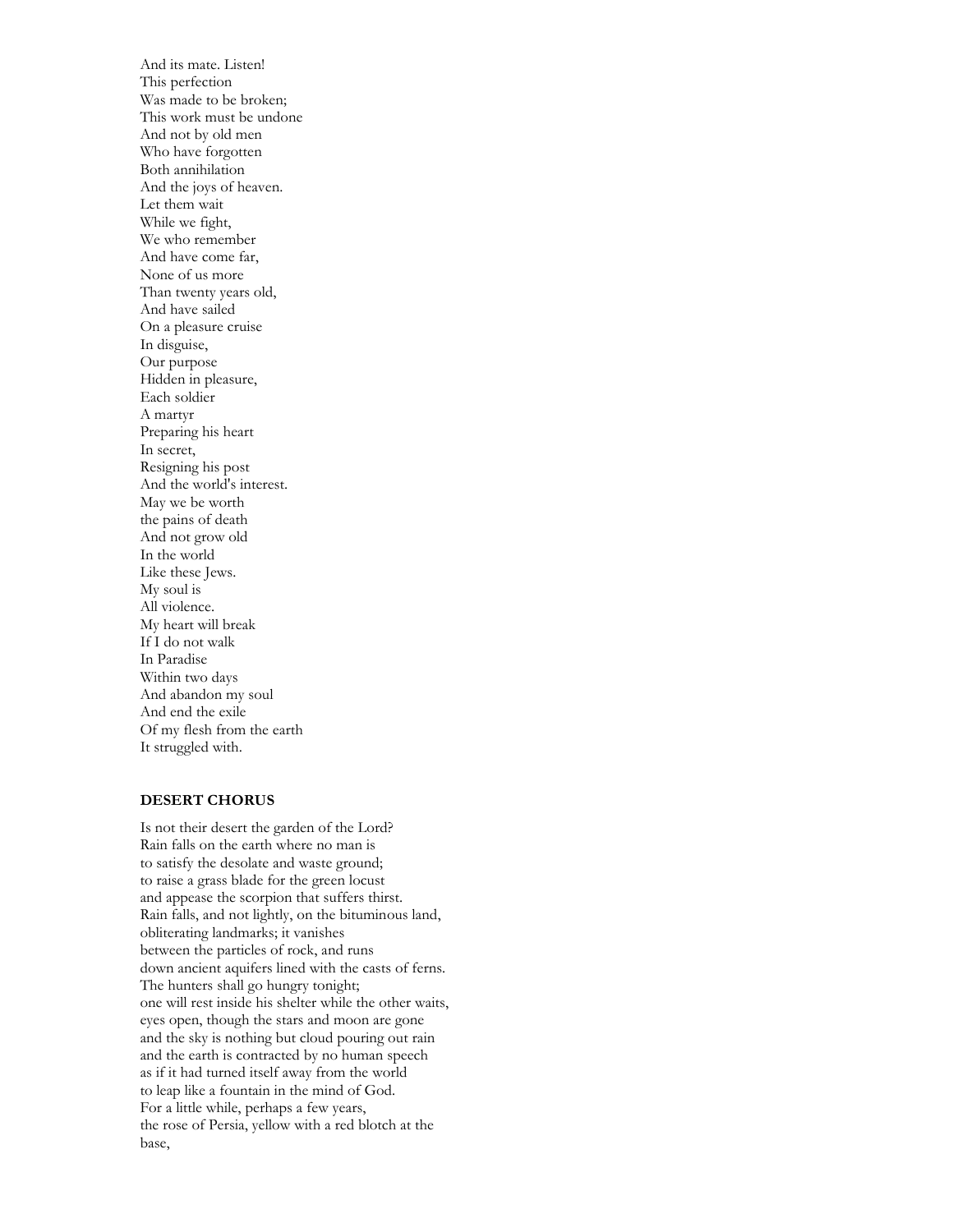which the people of Iran strip from their cornfields and use as fuel, will bring its beauty here.

*Omar and Molqi fight. Molqi wheels Klinghoffer away.*

# **SCENE 2A**

#### MARILYN KLINGHOFFER

*Mrs. Klinghoffer is sitting on deck in wretched discomfort, having no idea that her husband is about to be shot.*

My one consolation Is that Leon Has gotten someone To take him down To the hospital. I hope it isn't full. I wish I'd seen him leave. Someone should have Let me know. But, as they say, The wife hears last. I've got the worst Pain in my breast; A stabbing pain. And in my groin. I don't know what it is. It's like arthritis, Right up by the pelvis, You know, by the joint. Those replacement Joints they have today, They're miracles. We Have friends of eighty Who have literally Thrown walkers away. So they can't play Squash or tennis, Who would notice? Paralysis like Leon has Is intractable. He's wonderful. He's never stopped Fighting. I've coped As well as anyone, But he just goes on Amazing us all. You say, 'What the hell, The medical Profession will Discover something.' I think you're wrong. Nobody really cares Except the sufferers. Friends of friends of ours Involved in research Say there's not much Work being done On rehabilitation. It's not in fashion. Fashion! What a joke! Cure the headache, Ignore the stroke,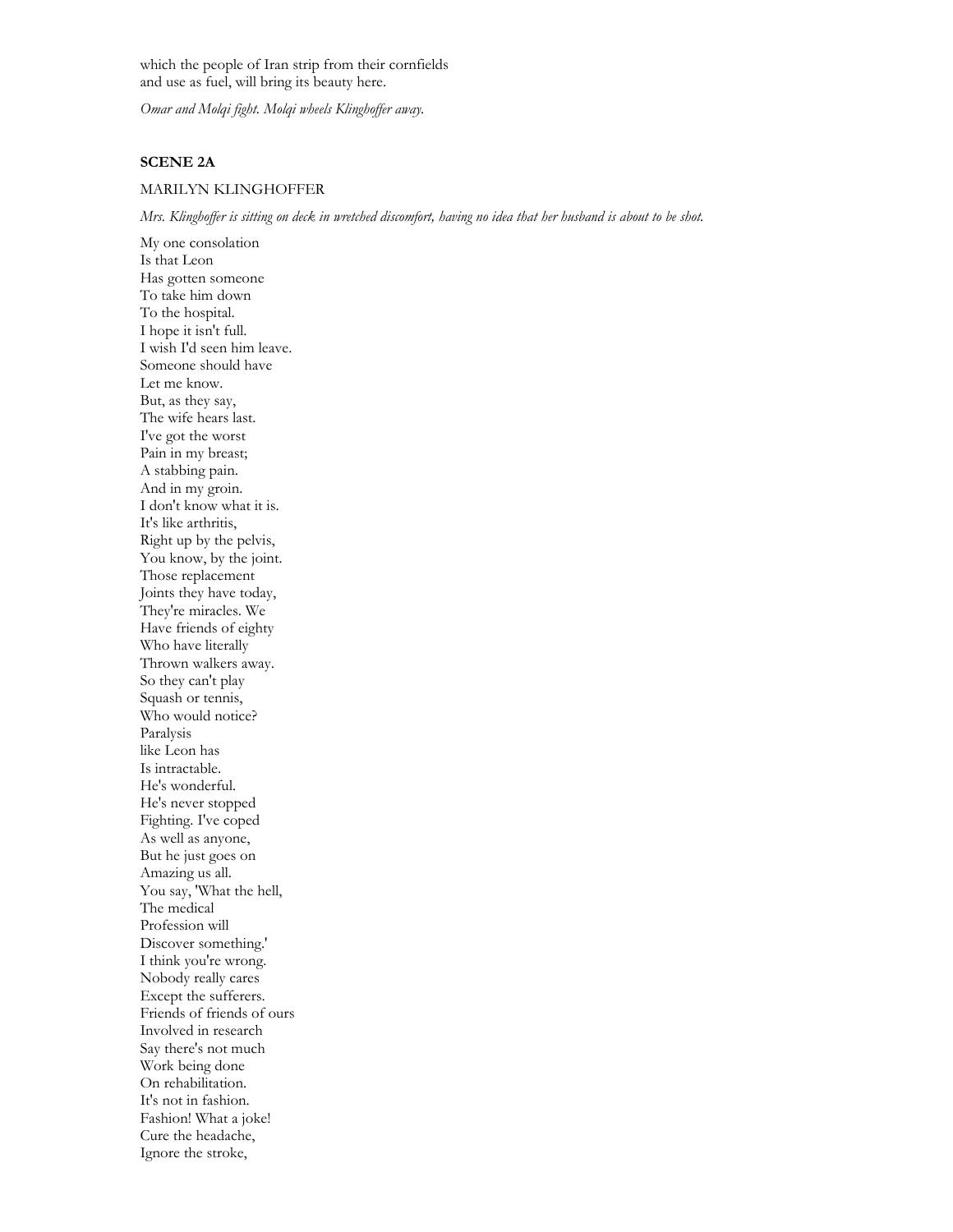### It makes me sick!

Even though It may not be true. You'll forgive me If I close My poor eyes And pretend This never happened. Who could have imagined Such a business, Such meshugaas? I should apologize; Why didn't we meet At the banquet? The buffet, you know, Two nights ago. That would have been better. Let me rest now, dear.

### **SCENE 2B**

#### MOLQI

American kaput. Take his passport.

# MAMOUD

Every fifteen Minutes, one More will be shot. You cannot doubt We mean what we say. You must tell Syria This death is on her head. This man's blood Has been shed To bear witness To her treacheries And to the betrayal Of the Palestinian people By those with powerful Interests in Israel Throughout the so-called Arab world. We have not failed And the shame is not ours.

# CAPTAIN

I said, 'Now you have made it clear To the authorities on shore That your demands are serious. They know, but they have closed their eyes. Very well, now you must go on: Another death, another sign That the world will refuse to see. You speak of failure? I would say You did not fail until you killed. Yesterday the entire world Acknowledged the significance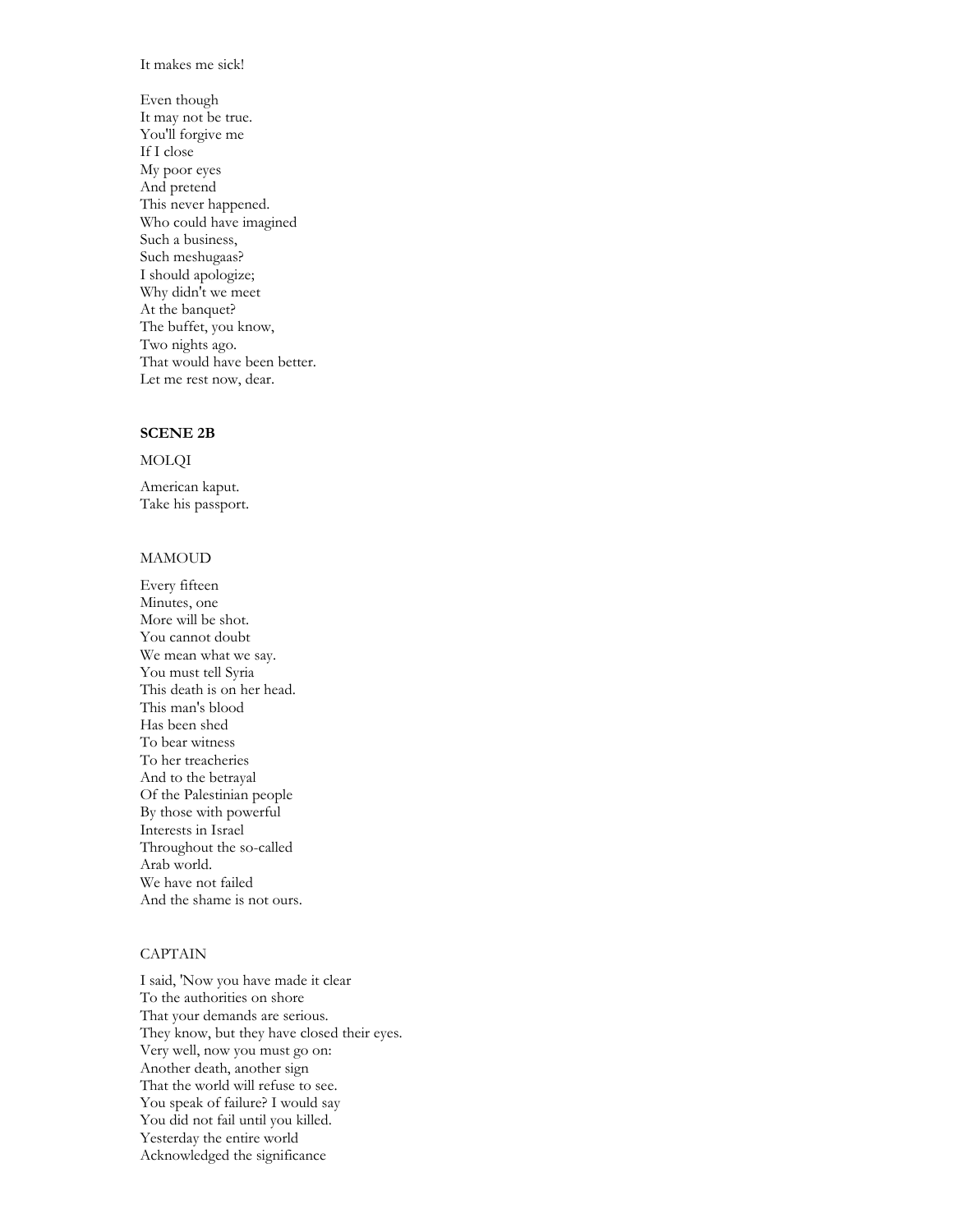Attaching to—let me not mince Words—your disruption of this cruise. You awakened their consciences Which sleep secure now they have seen Nothing that they might not have known, Like drunkards in a cemetery. They know the score. It's time for you To shoot another passenger— A guest in my house, as it were. I speak now as a man to men: You should kill me. That act alone Would echo to your lasting fame. It would permit me to redeem My honor. I am Captain. I Stand for the ship, the Company, The crew. Now let me represent The passengers as well.

#### "RAMBO"

How many dollars Have I got here? I don't care. There's plenty more.

# "RAMBO"

Look! Up in the air! Will any of you Stand up and say You'd like a few What will they buy That anyone wants? They came from the pants Of an old man. They're not very clean.

CAPTAIN And as I finished—this will seem Incredible, but—on my arm A bird was resting. I could feel Its tiny claws right through the wool.

MOLQI Say we have killed again, This time a woman, Not the wife of the man, Another one. And we will shoot more. What is their answer?

## **SCENE 2C**

*The ship turns toward Egypt and the body is dropped over the side.*

### **CAPTAIN**

I want Those wretched people to be safe. Shoot me, and let that be enough.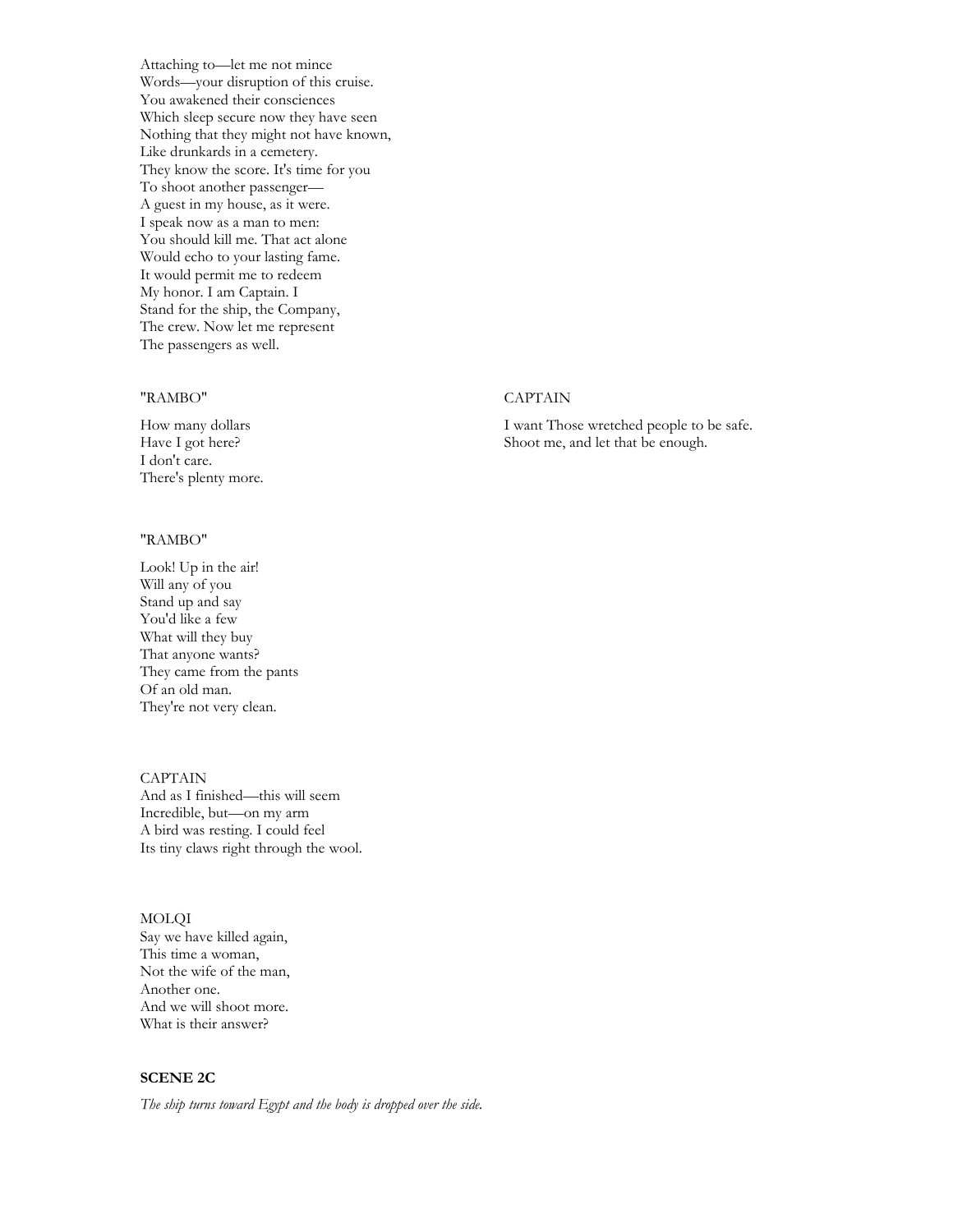# LEON KLINGHOFFER'S BODY

May the Lord God And His creation Be magnified In dissolution

Nothing is lost But the sea-level Has risen fast Against the sea wall

After the war In this part of town Good furniture Exposed to the rain

Buckled and warped Malachite and brass Were quickly stripped And inlays worked loose

Locked bureau drawers Had their locks broken The souvenirs Which would be taken

Fetched not a cent As for the papers No instrument Could find the sleepers

Whose things these were None of the damage Water nor fire Nor any outrage

Reported there Came to their notice As if secure In the Lord's justice

Empty-handed But not hurriedly They were minded To go far away

To go away Not to take action And so decay Followed defection

Study the laws They celebrated Knowing this house The living and dead

## MAMOUD

It's over. It's done. The wife of the dead man— Say nothing to her.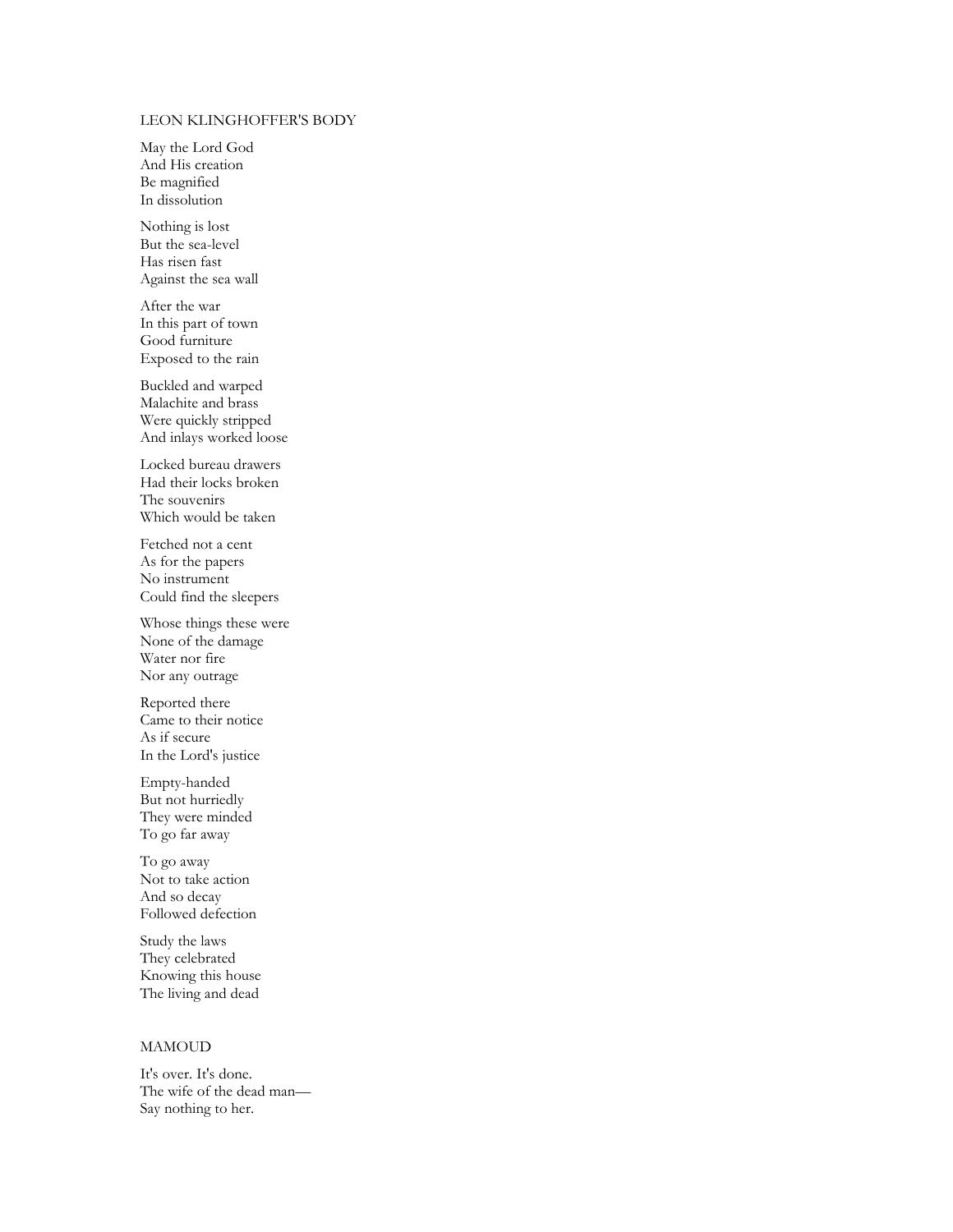It's over. It's finished. As you wished, It was done by talk. Abu Kaleb spoke And you answered. He gave the word When you confirmed That things were as they seemed.

# **DAY CHORUS**

#### *Palestinians disembark.*

Is not the day made to disperse their grief? Light covers the mourners as dirt covers the dead and brings them to themselves. They have been tried. This was a country of inaccessible mountains, of vineyards and pastures, where they cultivated the land to the very edge of the river and the river never flooded and was perennial. What became of that woman who stared at us with ash smeared on her temple? The sun which filled her dark veil has divided her body among those who loved her underground. The sun which saw her waiting until dark to eat has put her in the dark and made her verminous. And as she dedicated her life to observance the sun, which enjoyed her ecstasy, made her black clothes green like the neck of a starling. We thought those young men had forgotten one another but they have lifted that beam. Broken cement and sand slide into the hole from which a voice was heard as if an ant-lion had caused them to give way.

# **SCENE 3**

*The ship has docked in Cairo and the Palestinians have disembarked. The Captain has called Mrs. Klinghoffer to his cabin.*

# CAPTAIN

Mrs. Klinghoffer, please sit down. You must be tired. You haven't been Down to your cabin yet. You have? That's good. You are a very brave Woman. A rara avis. I Have something terrible to say. It seems your husband has been killed. There was no witness. I am told His body was thrown overboard In the wheelchair. I am afraid It is true. It sounds like the truth. How weak and fruitless, from my mouth, Words of condolence must be now To you, who loved him, and who knew Him better than you knew yourself.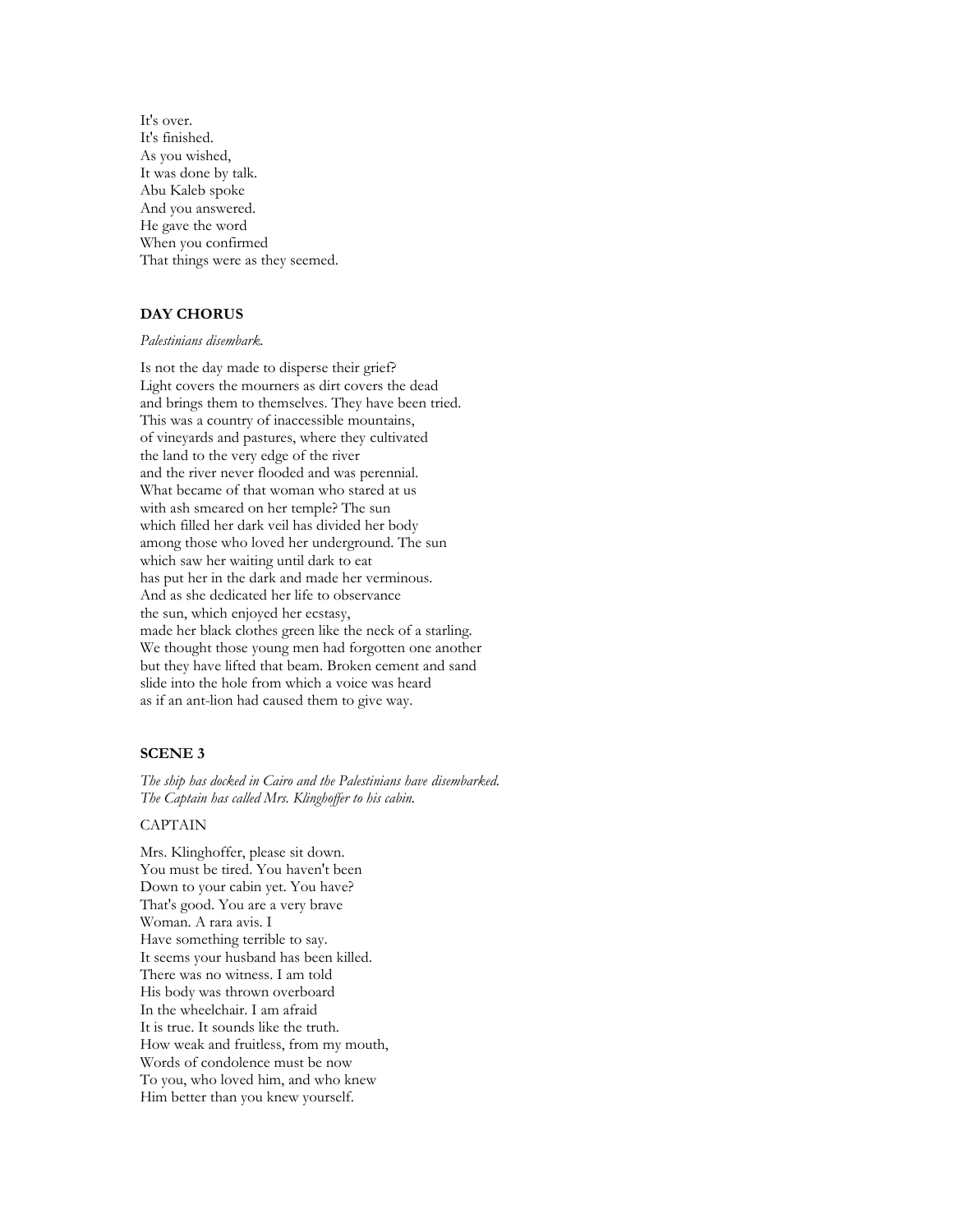You look past me for him. In half A minute, you think, he will come And comfort me. I pray that time Will heal you, and the Lord assuage Your sorrow, so that this mirage Will soften into memory And phantom pain into strange joy.

#### MARILYN KLINGHOFFER

You embraced them! And now you come, The Captain, Every vein Stiff with adrenaline, The touch of Palestine On your uniform, And offer me your arm. I would spit on you But my mouth is dry. I have no spit And no tears yet. The whole time I thought He was all right, Below decks somewhere Being cared for. We heard them fire. It didn't register. And Leon Klinghoffer, My husband, My best friend, Is killed by a punk While I think Of this and that, Hearing the shot, Discounting it, Looking at the sky, Chatting idly. Why didn't I know? Oh God, with all the pain Of hands, of feet, of skin, Of the intestine, Of liver and spleen, And heart, and brain, Of every organ, And nerve and bone, Of muscle and tendon, Of the womb And the spinal column That I have borne, Why nothing then Of what Leon Had endured, What he suffered Before they fired? He would resist.